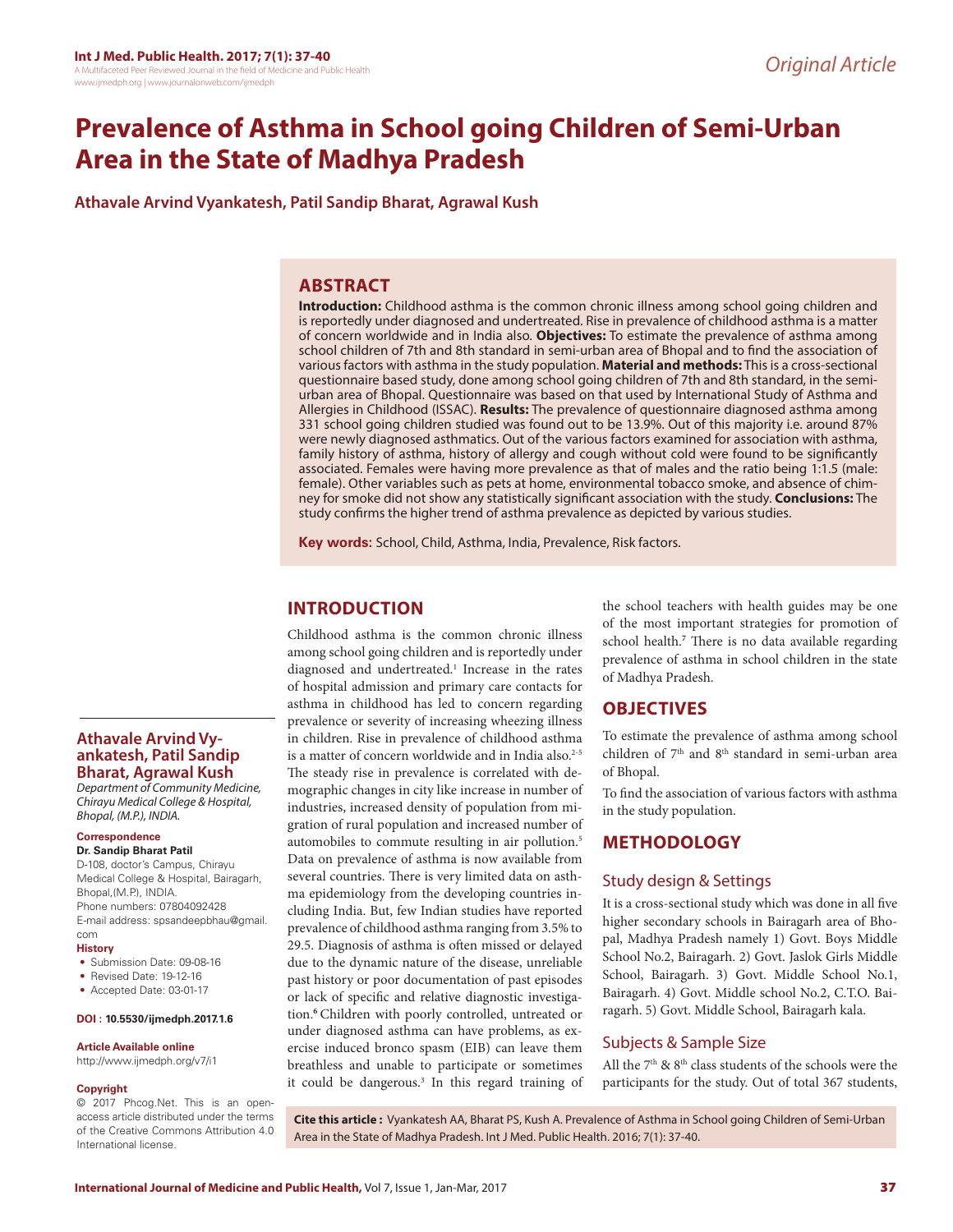331 children participated and 36 were absent on the day of data collection. The data was collected on scheduled dates with prior permission from the school authorities.

### Study Period

The data collection was done in the month of August-September 2014.

#### *Variables*

Allergies, area of residence, childhood asthma, cooking fuel, cough at night, diet, living in farm, medication, playing, pets, school children, sex of the child, smoking, wheezing, whistling.

### Study Tool

Study participants were asked to fill up the structured questionnaire as scheduled. Questionnaire was based on that used by International Study of Asthma and Allergies in Childhood (ISSAC).<sup>22</sup> The final questionnaire was a modified version of this questionnaire with addition of questions related to environmental, lifestyle factors and questions regarding severity of asthma based on relevant literature search. The developed questionnaire was translated into local language (Hindi) and pilot tested on a sample of school children. The questionnaire consisted of a total of 24 items. The children were considered to have questionnaire diagnosed asthma if the answer to any of the following question was "yes" viz. Item 3: Has a doctor ever told you that you have asthma?; Item 5: Have you

**Table 1: Characteristics of study population**

had any wheezing or whistling in the chest in the past 12 months? and Item 7: Have you used medication for the wheezing in last 12 month?.

### Ethical Considerations

The study was conducted after the clearance from Institutional Ethical Committee (IEC) of Chirayu Medical College and Hospital (CMCH), Bhopal. Also, consent was sought from school authorities for the study. The head of the school and faculty were explained about the purpose of the study. Before filling up the questionnaire children were guided through questionnaire to fill it up. The questionnaire was filled up under the supervision of Medical Officer of Urban Health and Training Centre situated in Bairagarh; which comes under administrative control of CMCH, Bhopal. Confidentiality of the data of participants of the study was maintained. The newly diagnosed asthmatics and those not receiving treatment were referred to nearby Chirayu Medical College and Hospital for further management.

### Statistical Analysis

Entry of all the data was done on Microsoft office Excel 2007 and was analyzed on statistical package for Social Sciences (SPSS V.S 20.0).

| <b>Variable</b>                                          | School children (n=331) n (%) |  |  |
|----------------------------------------------------------|-------------------------------|--|--|
| <b>Place of residence:</b>                               |                               |  |  |
| Rural area/village-                                      | 13(3.9)                       |  |  |
| City-                                                    | 318 (96.1)                    |  |  |
| Farm-                                                    | 22(6.6)                       |  |  |
| <b>Smoking history of household members:</b>             |                               |  |  |
| Present-                                                 | 196(59.2)                     |  |  |
| Present and inside the house or close to children-       | 164(49.5)                     |  |  |
| Present but never inside the house or close to children- | 32(9.7)                       |  |  |
| Absent-                                                  | 135(40.8)                     |  |  |
| <b>Household pets:</b>                                   |                               |  |  |
| Present-                                                 | 113(34.1)                     |  |  |
| Absent-                                                  | 218(65.9)                     |  |  |
| Type of cooking fuel used at home:*                      |                               |  |  |
| Gas-                                                     | 286 (86.4)                    |  |  |
| Stove/kerosene-                                          | 40(12.1)                      |  |  |
| Firewood-                                                | 79 (23.86)                    |  |  |
| Allergy:                                                 |                               |  |  |
| Present-                                                 | 48 (14.5)                     |  |  |
| Absent-                                                  | 283 (85.5)                    |  |  |
| Diet:                                                    |                               |  |  |
| Vegetarian-                                              | 148 (44.7)                    |  |  |
| Mixed(vegetarian + non-vegetarian)-                      | 183(54.3)                     |  |  |
| Family history of asthma:                                |                               |  |  |
| Yes                                                      | 56(16.9)                      |  |  |
| No                                                       | 275(83.1)                     |  |  |

\*Total percentage does not equal 100, as more than one type of cooking fuel is used by each household.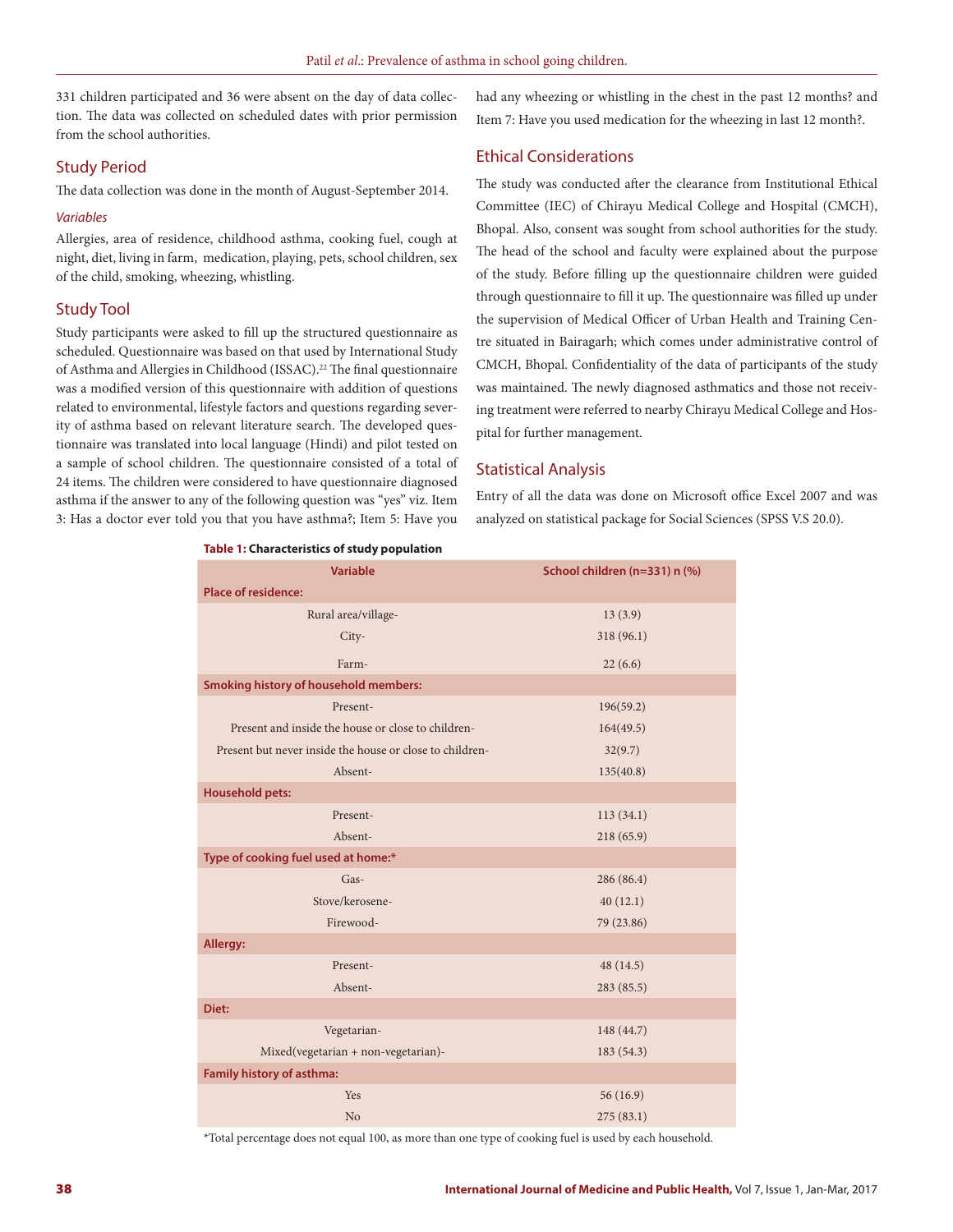## **RESULTS**

#### *Study population*

The study included 331 school going children with boys -163 (49.2%) and girls -168 (50.8%).

The mean age of study subjects was 13.2 years with a range of 12-17years.

#### *Characteristics of study population*

Table-1 shows the characteristics of the study population. Of 331 children, 96.1% of the children live in city (urban area), while only 6.6% lived in farms; 59.2% had smoking household members, of whom an alarming 49.5% were exposed to passive smoke at home. 34.1% children were having pets (dog, cat, goat, cow /buffalo) at home. Majority of households (N=331, 86.4%) used gas for cooking, with or without other types of fuel. 23.86% used firewood for cooking.

14.5% children were allergic to one or other substances. 44.7% children were vegetarian and

54.3% (rest all) were having a mixed diet (i.e. vegetarian + non-vegetarian diet). 16.9% children reported history of asthma in the family members.

#### Prevalence of asthma

Table 2 depicts prevalence of asthma among school children by various criteria viz. already diagnosed by the physician, asthma like symptoms (wheezing and whistling) and use of asthma medication in last 12 months. There were 46 students out of the total who answered "yes" to any of the above criteria based questions. Thus, the prevalence of questionnaire diagnosed asthma came out to be 13.9%. Out of these 40 (87%) were newly detected asthmatics by the study questionnaire, excluding those already diagnosed by the physician viz. 6(1.8%). Out of the total asthmatics 44 (13.3%) children reported wheezing and/or whistling in past 12 months and 9 (2.7%) children used medication for wheezing and/or whistling in past 12 months. The prevalence ratio of Male: Female came out to be 1:1.55.

### Severity of symptoms among asthma patients

Table-3 shows the analysis of severity of symptoms among asthmatic children 11 children (23.9%) had experienced 4 or more asthma attacks in past 12 months; 25 children (54.37%) suffered limitation of sporting activities at school and same proportion shows limitation of activities at home; 6 children (13.04%) had visited an emergency department in the past 12 months.

#### Risk factors associated with asthma

Table-4 shows the association of risk factors with asthma. With univariate and multivariate analysis, following variables were tested for association with asthma: sex, place of residence, history of asthma, smoking members in household, history of allergy, pets in household and type of diet. With univariate as well as multivariate analysis, out of these variables family history of asthma, history of allergy and presence of cough without cold showed a statistically significant association. Multivariate analysis shows significant association of asthma with family history of asthma, history of allergy.

#### **Table 2: Prevalence of asthma**

| <b>Variable</b>                                                                             | School children with asthma (N=331) n (%) |
|---------------------------------------------------------------------------------------------|-------------------------------------------|
| Physician diagnosed asthma-                                                                 | 6(1.8)                                    |
| Wheezing or whistling in past 12 months-                                                    | 44(13.3)                                  |
| Medication taken for wheezing and whistling in past 12 months-                              | 9(2.7)                                    |
| Answer "yes" to any of the above variable (prevalence of questionnaire<br>diagnosed asthma) | 46(13.9)                                  |

#### **Table 3: Severity of symptoms among asthmatic children**

| <b>Variable</b>                                   | Questionnaire diagnosed asthma patients (N1=46) n (%) |
|---------------------------------------------------|-------------------------------------------------------|
| Four or more asthma attacks in past 12 months-    | 11(23.9)                                              |
| Limitation of sporting activities at school-      | 25(54.37)                                             |
| Limitation of activities at home-                 | 25(54.37)                                             |
| Visits to emergency department in past 12 months- | 6(13.04)                                              |

#### **Table 4: Association of various risk factors with asthma by univariate and multivariate analysis in the study population**

| <b>Variable</b>          | Univariate analysis |                          | <b>Multivariate analysis</b> |                        |
|--------------------------|---------------------|--------------------------|------------------------------|------------------------|
|                          | p value             | OR (95% CI)              | p value                      | aOR (95% CI)           |
| <b>Sex</b>               | 0.139               | $1.611(0.8529 - 3.043)$  | .977                         | $1.011(0.497 - 2.056)$ |
| Place of residence       | 0.5706              | $0.5212(0.1379-1.97)$    | .225                         | $0.424(0.106 - 1.697)$ |
| Residence in farm        | 0.7777              | $1.413(0.4558 - 4.378)$  | .499                         | $1.542(0.439 - 5.419)$ |
| Passive smoking at home  | 0.6888              | $0.8794(0.4688-1.65)$    | .523                         | $1.249(0.631 - 2.472)$ |
| Family history of asthma | 0.00009362          | $3.698(1.86 - 7.353)$    | .001                         | $3.740(1.755 - 7.972)$ |
| History of allergy       | 0.0009416           | $3.23(1.567 - 6.655)$    | .005                         | $3.054(1.397 - 6.675)$ |
| Pets in household        | 0.3649              | $0.7288(0.3669 - 1.448)$ | .568                         | $0.568(0.270-1.193)$   |
| Type of diet             | 0.1568              | $0.6378(0.3411 - 1.192)$ | .323                         | $1.407(0.715 - 2.769)$ |
| Cough without cold       | 0.000000603         | $5(2.544 - 9.826)$       | 0.000                        | $5(2.544 - 9.826)$     |